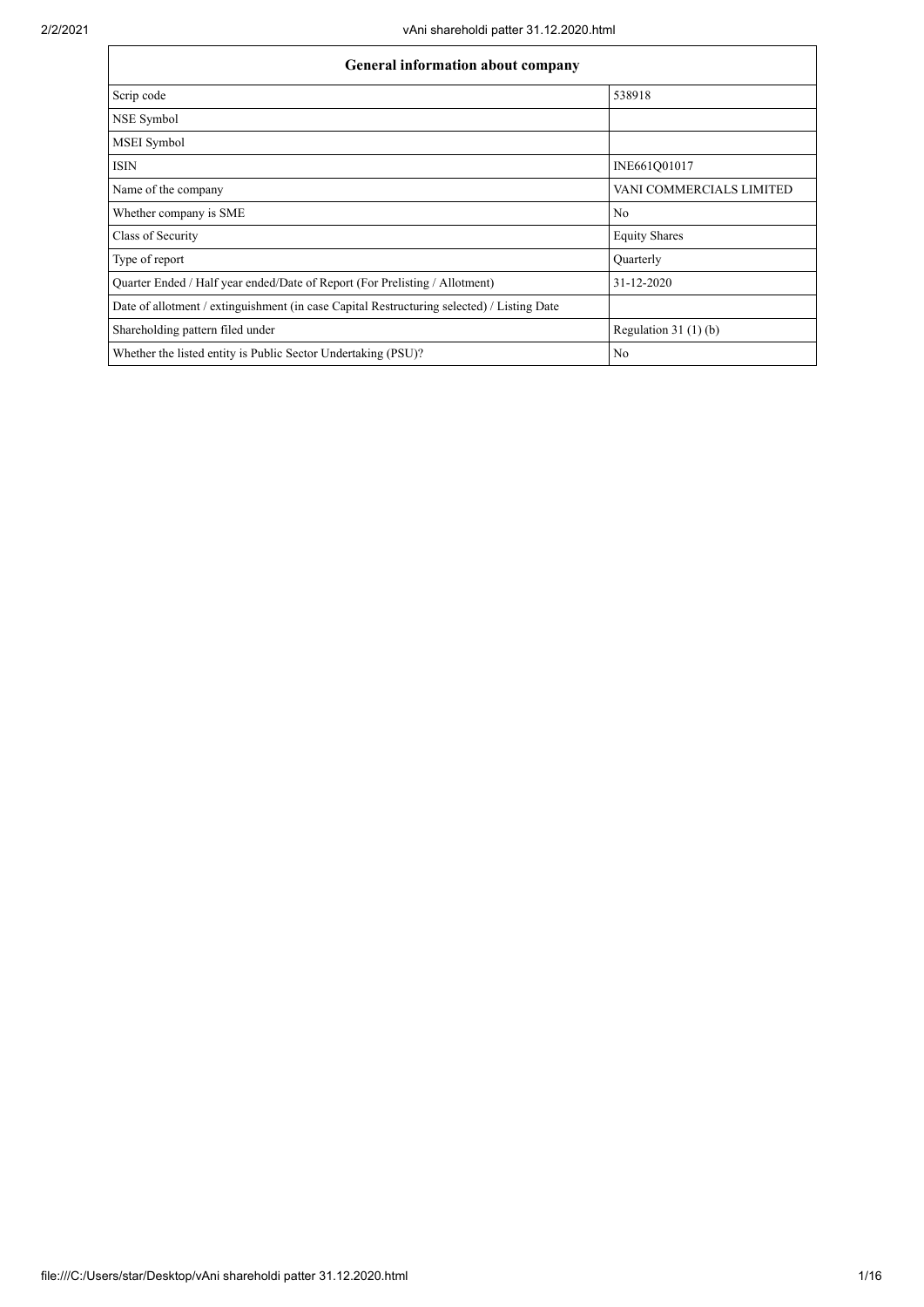|                  | <b>Declaration</b>                                                                        |                |                                |                       |                             |  |  |  |  |  |  |  |
|------------------|-------------------------------------------------------------------------------------------|----------------|--------------------------------|-----------------------|-----------------------------|--|--|--|--|--|--|--|
| Sr.<br>No.       | Particular                                                                                | Yes/No         | Promoter and<br>Promoter Group | Public<br>shareholder | Non Promoter-<br>Non Public |  |  |  |  |  |  |  |
| $\overline{1}$   | Whether the Listed Entity has issued any partly paid up shares?                           | No.            | N <sub>0</sub>                 | N <sub>0</sub>        | N <sub>0</sub>              |  |  |  |  |  |  |  |
| $\overline{2}$   | Whether the Listed Entity has issued any Convertible Securities<br>$\gamma$               | N <sub>o</sub> | No                             | N <sub>0</sub>        | N <sub>0</sub>              |  |  |  |  |  |  |  |
| $\overline{3}$   | Whether the Listed Entity has issued any Warrants?                                        | N <sub>o</sub> | N <sub>0</sub>                 | No                    | N <sub>o</sub>              |  |  |  |  |  |  |  |
| $\overline{4}$   | Whether the Listed Entity has any shares against which<br>depository receipts are issued? | N <sub>0</sub> | No                             | N <sub>0</sub>        | N <sub>0</sub>              |  |  |  |  |  |  |  |
| $\overline{5}$   | Whether the Listed Entity has any shares in locked-in?                                    | N <sub>o</sub> | N <sub>0</sub>                 | No                    | N <sub>0</sub>              |  |  |  |  |  |  |  |
| 6                | Whether any shares held by promoters are pledge or otherwise<br>encumbered?               | N <sub>0</sub> | N <sub>0</sub>                 |                       |                             |  |  |  |  |  |  |  |
| $\overline{7}$   | Whether company has equity shares with differential voting<br>rights?                     | N <sub>0</sub> | No                             | N <sub>0</sub>        | N <sub>o</sub>              |  |  |  |  |  |  |  |
| $\boldsymbol{8}$ | Whether the listed entity has any significant beneficial owner?                           | N <sub>0</sub> |                                |                       |                             |  |  |  |  |  |  |  |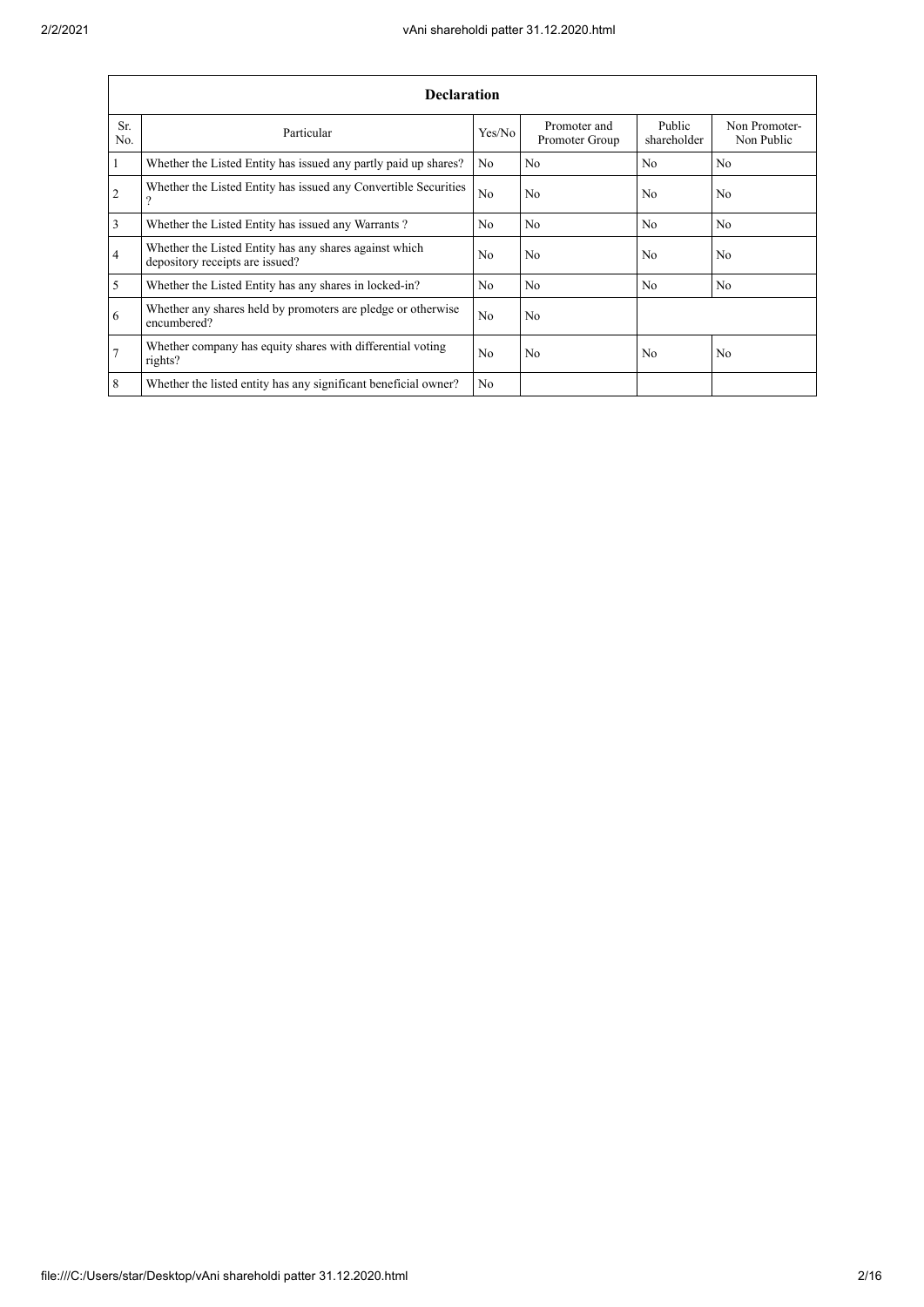|                 | Table I - Summary Statement holding of specified securities |              |                      |                      |                          |                                                                    |                                                                                                                      |                                                                  |               |         |                     |  |  |
|-----------------|-------------------------------------------------------------|--------------|----------------------|----------------------|--------------------------|--------------------------------------------------------------------|----------------------------------------------------------------------------------------------------------------------|------------------------------------------------------------------|---------------|---------|---------------------|--|--|
|                 | Category                                                    | Nos. Of      | No. of<br>fully paid | No. Of<br>Partly     | No. Of<br>shares         | Total nos.<br>shares<br>held (VII)<br>$= (IV) +$<br>$(V)$ + $(VI)$ | Shareholding as a<br>% of total no. of<br>shares (calculated<br>as per SCRR, 1957)<br>(VIII) As a % of<br>$(A+B+C2)$ | Number of Voting Rights held in each<br>class of securities (IX) |               |         |                     |  |  |
| Category<br>(1) | of<br>shareholder                                           | shareholders | up equity            | paid-up<br>equity    | underlying<br>Depository |                                                                    |                                                                                                                      | No of Voting (XIV) Rights                                        |               |         | Total as a          |  |  |
|                 | (II)                                                        | (III)        | shares<br>held (IV)  | shares<br>held $(V)$ | Receipts<br>(VI)         |                                                                    |                                                                                                                      | Class<br>eg: $X$                                                 | Class<br>eg:y | Total   | $%$ of<br>$(A+B+C)$ |  |  |
| (A)             | Promoter<br>&<br>Promoter<br>Group                          | 7            | 235100               |                      |                          | 235100                                                             | 5.71                                                                                                                 | 235100                                                           |               | 235100  | 5.71                |  |  |
| (B)             | Public                                                      | 730          | 3884700              |                      |                          | 3884700                                                            | 94.29                                                                                                                | 3884700                                                          |               | 3884700 | 94.29               |  |  |
| (C)             | Non<br>Promoter-<br>Non Public                              |              |                      |                      |                          |                                                                    |                                                                                                                      |                                                                  |               |         |                     |  |  |
| (C1)            | <b>Shares</b><br>underlying<br><b>DRs</b>                   |              |                      |                      |                          |                                                                    |                                                                                                                      |                                                                  |               |         |                     |  |  |
| (C2)            | Shares held<br>by<br>Employee<br>Trusts                     |              |                      |                      |                          |                                                                    |                                                                                                                      |                                                                  |               |         |                     |  |  |
|                 | Total                                                       | 737          | 4119800              |                      |                          | 4119800                                                            | 100                                                                                                                  | 4119800                                                          |               | 4119800 | 100                 |  |  |

٦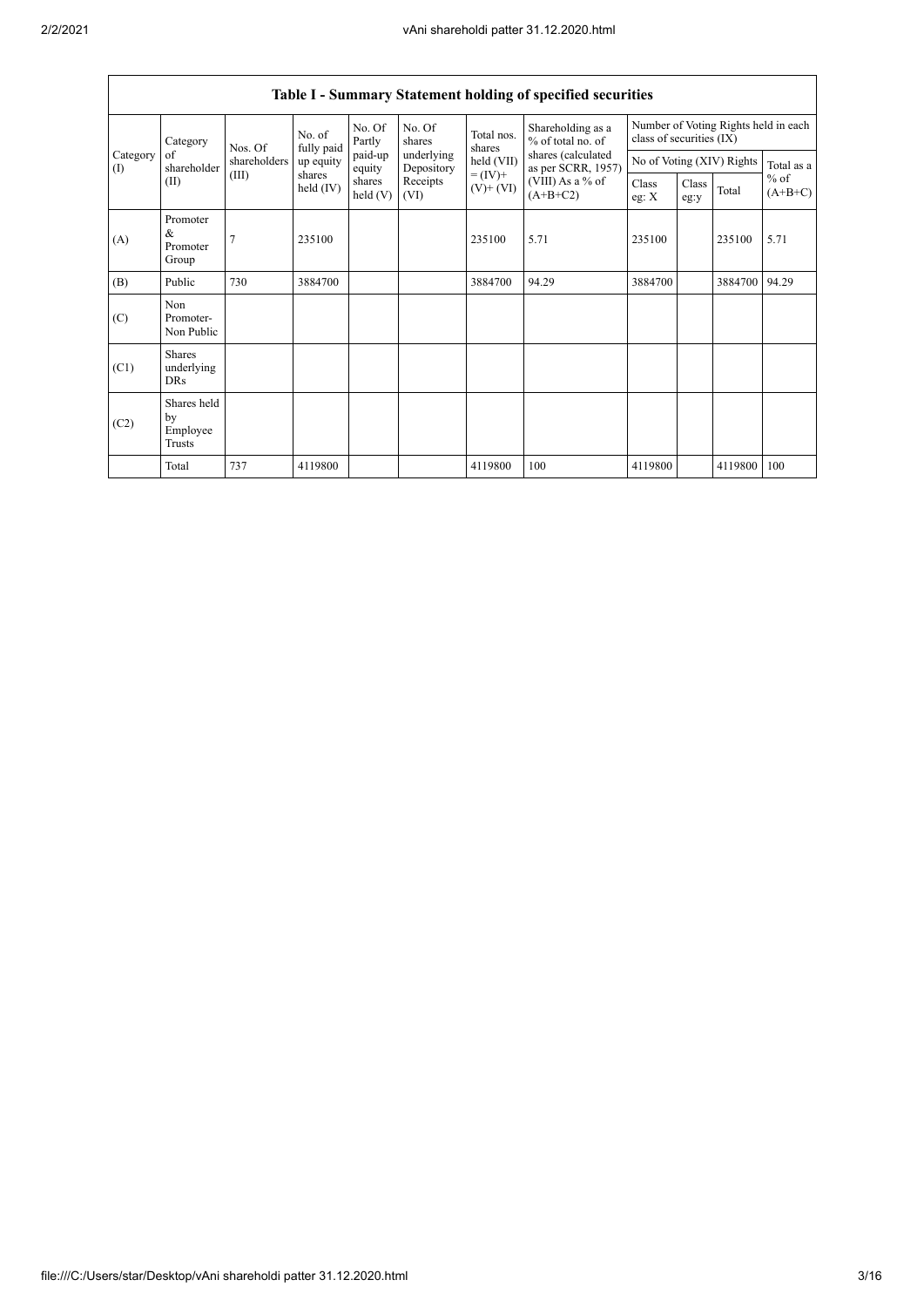|                 |                                           |                                                                                                                                |                         |                                                                                                               | Table I - Summary Statement holding of specified securities                                                                                                                      |                                        |                                                  |                                                                               |                                                         |                                       |
|-----------------|-------------------------------------------|--------------------------------------------------------------------------------------------------------------------------------|-------------------------|---------------------------------------------------------------------------------------------------------------|----------------------------------------------------------------------------------------------------------------------------------------------------------------------------------|----------------------------------------|--------------------------------------------------|-------------------------------------------------------------------------------|---------------------------------------------------------|---------------------------------------|
| Category<br>(I) | Category<br>of<br>shareholder<br>(II)     | No. Of<br>No. of<br><b>Shares</b><br><b>Shares</b><br>Underlying<br>Outstanding<br>convertible<br>securities<br>$(X_i)$<br>(X) | Underlying              | No. Of Shares<br>Underlying<br>Outstanding<br>convertible<br>securities and<br>No. Of<br>Warrants (Xi)<br>(a) | Shareholding, as a %<br>assuming full<br>conversion of<br>convertible securities (<br>as a percentage of<br>diluted share capital)<br>$(XI) = (VII)+(X) As a %$<br>of $(A+B+C2)$ | Number of<br>Locked in<br>shares (XII) |                                                  | Number of<br><b>Shares</b><br>pledged or<br>otherwise<br>encumbered<br>(XIII) |                                                         | Number of<br>equity shares<br>held in |
|                 |                                           |                                                                                                                                | Outstanding<br>Warrants |                                                                                                               |                                                                                                                                                                                  | No.<br>(a)                             | As a<br>$%$ of<br>total<br>Shares<br>held<br>(b) | No.<br>(a)                                                                    | As a<br>$%$ of<br>total<br><b>Shares</b><br>held<br>(b) | dematerialized<br>form $(XIV)$        |
| (A)             | Promoter<br>$\&$<br>Promoter<br>Group     |                                                                                                                                |                         |                                                                                                               | 5.71                                                                                                                                                                             |                                        |                                                  |                                                                               |                                                         | 235100                                |
| (B)             | Public                                    |                                                                                                                                |                         |                                                                                                               | 94.29                                                                                                                                                                            |                                        |                                                  |                                                                               |                                                         | 2464425                               |
| (C)             | Non<br>Promoter-<br>Non Public            |                                                                                                                                |                         |                                                                                                               |                                                                                                                                                                                  |                                        |                                                  |                                                                               |                                                         |                                       |
| (C1)            | <b>Shares</b><br>underlying<br><b>DRs</b> |                                                                                                                                |                         |                                                                                                               |                                                                                                                                                                                  |                                        |                                                  |                                                                               |                                                         |                                       |
| (C2)            | Shares held<br>by<br>Employee<br>Trusts   |                                                                                                                                |                         |                                                                                                               |                                                                                                                                                                                  |                                        |                                                  |                                                                               |                                                         |                                       |
|                 | Total                                     |                                                                                                                                |                         |                                                                                                               | 100                                                                                                                                                                              |                                        |                                                  |                                                                               |                                                         | 2699525                               |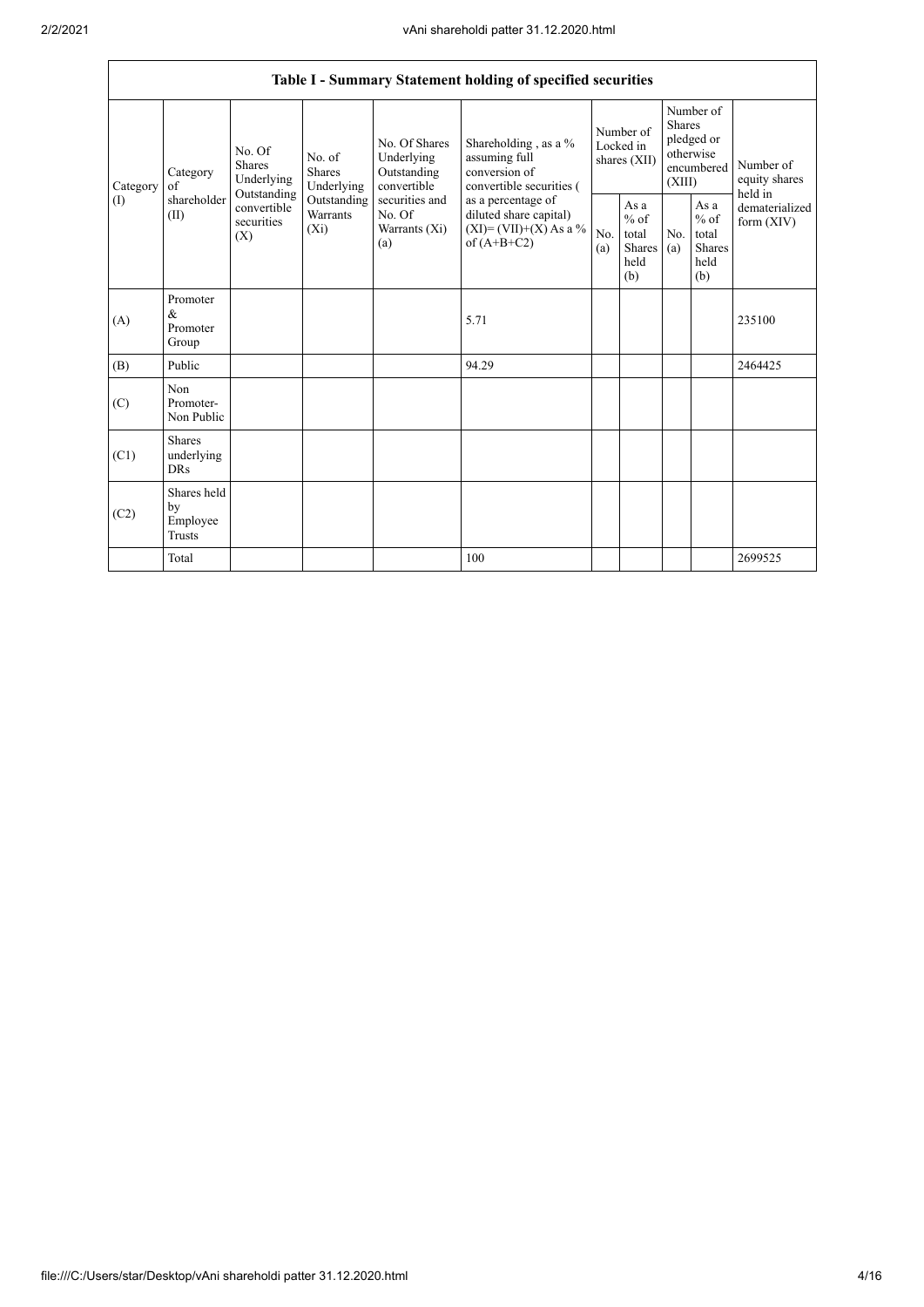$\mathsf{r}$ 

| Table II - Statement showing shareholding pattern of the Promoter and Promoter Group        |                                                                                                                     |                                                                              |                            |                                 |                                    |                             |                                              |                               |               |                                 |                                 |  |
|---------------------------------------------------------------------------------------------|---------------------------------------------------------------------------------------------------------------------|------------------------------------------------------------------------------|----------------------------|---------------------------------|------------------------------------|-----------------------------|----------------------------------------------|-------------------------------|---------------|---------------------------------|---------------------------------|--|
|                                                                                             |                                                                                                                     |                                                                              | No. of                     | No.<br>Of                       | No. Of                             | Total<br>nos.               | Shareholding<br>as a % of total              | each class of securities (IX) |               | Number of Voting Rights held in |                                 |  |
| Sr.                                                                                         | Category & Name<br>of the                                                                                           | Nos. Of<br>shareholders                                                      | fully<br>paid up<br>equity | Partly<br>paid-<br>up           | shares<br>underlying<br>Depository | shares<br>held<br>$(VII) =$ | no. of shares<br>(calculated as<br>per SCRR, | No of Voting (XIV) Rights     |               |                                 | Total<br>as a %                 |  |
|                                                                                             | Shareholders (I)                                                                                                    | (III)                                                                        | shares<br>held (IV)        | equity<br>shares<br>held<br>(V) | Receipts<br>(VI)                   | $(IV)+$<br>$(V)$ +<br>(VI)  | 1957) (VIII)<br>As a % of<br>$(A+B+C2)$      | Class eg:<br>X                | Class<br>eg:y | Total                           | of<br>Total<br>Voting<br>rights |  |
| A                                                                                           | Table II - Statement showing shareholding pattern of the Promoter and Promoter Group                                |                                                                              |                            |                                 |                                    |                             |                                              |                               |               |                                 |                                 |  |
| (1)                                                                                         | Indian                                                                                                              |                                                                              |                            |                                 |                                    |                             |                                              |                               |               |                                 |                                 |  |
| (a)                                                                                         | Individuals/Hindu<br>undivided Family                                                                               | $\overline{7}$                                                               | 235100                     |                                 |                                    | 235100                      | 5.71                                         | 235100                        |               | 235100                          | 5.71                            |  |
| Sub-Total (A)<br>(1)                                                                        |                                                                                                                     | 7                                                                            | 235100                     |                                 |                                    | 235100                      | 5.71                                         | 235100                        |               | 235100                          | 5.71                            |  |
| (2)                                                                                         | Foreign                                                                                                             |                                                                              |                            |                                 |                                    |                             |                                              |                               |               |                                 |                                 |  |
| Total<br>Shareholding<br>of Promoter<br>and Promoter<br>Group $(A)=$<br>$(A)(1)+(A)$<br>(2) |                                                                                                                     | 7                                                                            | 235100                     |                                 |                                    | 235100                      | 5.71                                         | 235100                        |               | 235100                          | 5.71                            |  |
| $\, {\bf B}$                                                                                |                                                                                                                     | Table III - Statement showing shareholding pattern of the Public shareholder |                            |                                 |                                    |                             |                                              |                               |               |                                 |                                 |  |
| (1)                                                                                         | Institutions                                                                                                        |                                                                              |                            |                                 |                                    |                             |                                              |                               |               |                                 |                                 |  |
| (3)                                                                                         | Non-institutions                                                                                                    |                                                                              |                            |                                 |                                    |                             |                                              |                               |               |                                 |                                 |  |
| (a(i))                                                                                      | Individuals -<br>i.Individual<br>shareholders<br>holding nominal<br>share capital up to<br>Rs. 2 lakhs.             | 678                                                                          | 550909                     |                                 |                                    | 550909                      | 13.37                                        | 550909                        |               | 550909                          | 13.37                           |  |
| (a(ii))                                                                                     | Individuals - ii.<br>Individual<br>shareholders<br>holding nominal<br>share capital in<br>excess of Rs. 2<br>lakhs. | 26                                                                           | 1565038                    |                                 |                                    | 1565038                     | 37.99                                        | 1565038                       |               | 1565038 37.99                   |                                 |  |
| (e)                                                                                         | Any Other<br>(specify)                                                                                              | 26                                                                           | 1768753                    |                                 |                                    | 1768753                     | 42.93                                        | 1768753                       |               | 1768753 42.93                   |                                 |  |
| Sub-Total (B)<br>(3)                                                                        |                                                                                                                     | 730                                                                          | 3884700                    |                                 |                                    | 3884700                     | 94.29                                        | 3884700                       |               | 3884700 94.29                   |                                 |  |
| <b>Total Public</b><br>Shareholding<br>$(B)=(B)(1)+$<br>$(B)(2)+(B)(3)$                     |                                                                                                                     | 730                                                                          | 3884700                    |                                 |                                    | 3884700                     | 94.29                                        | 3884700                       |               | 3884700                         | 94.29                           |  |
| $\mathbf C$                                                                                 | Table IV - Statement showing shareholding pattern of the Non Promoter- Non Public shareholder                       |                                                                              |                            |                                 |                                    |                             |                                              |                               |               |                                 |                                 |  |
| Total (<br>$A+B+C2$ )                                                                       |                                                                                                                     | 737                                                                          | 4119800                    |                                 |                                    | 4119800                     | 100                                          | 4119800                       |               | 4119800                         | 100                             |  |
| Total<br>$(A+B+C)$                                                                          |                                                                                                                     | 737                                                                          | 4119800                    |                                 |                                    | 4119800                     | 100                                          | 4119800                       |               | 4119800                         | 100                             |  |

 $\overline{\phantom{a}}$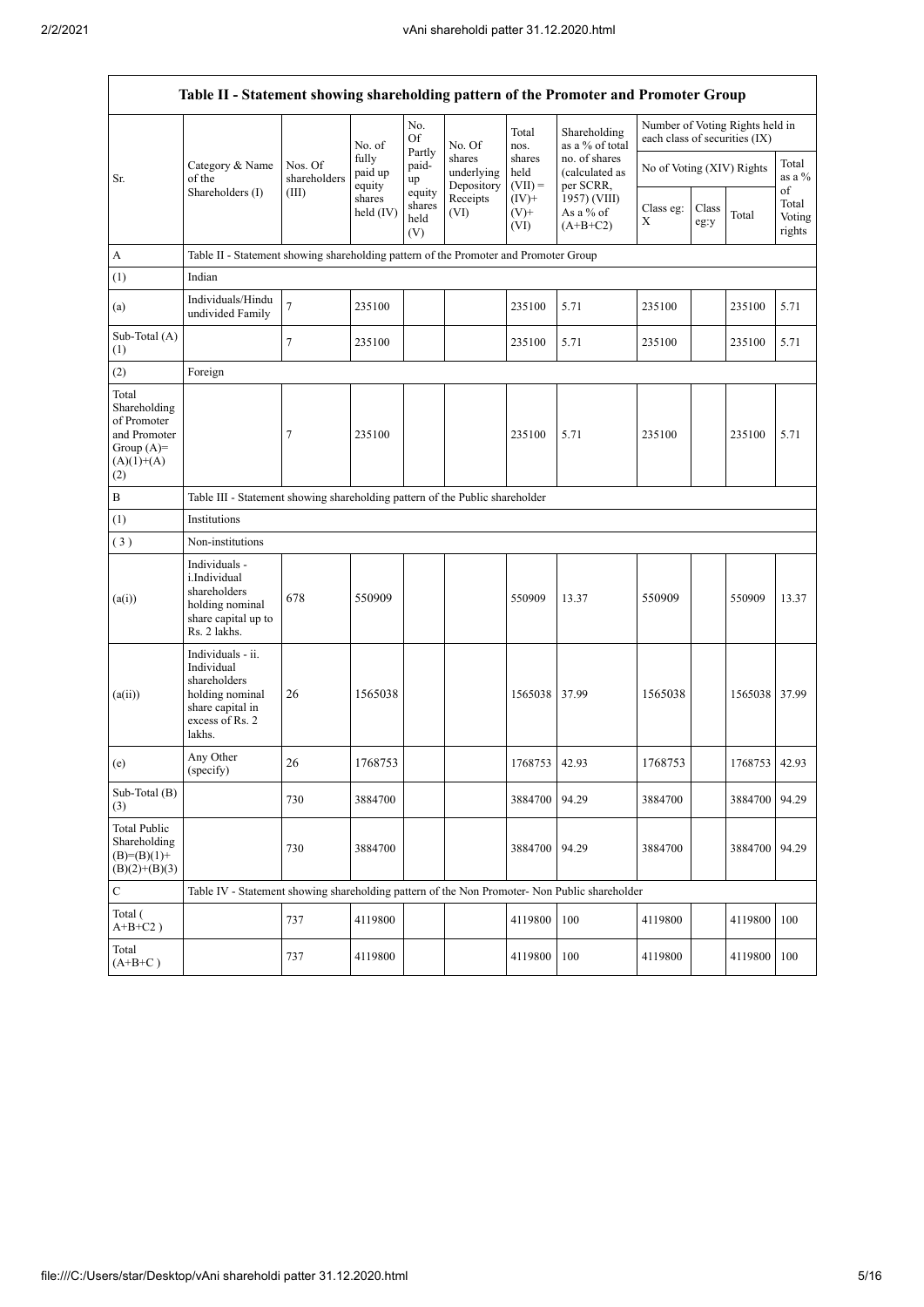| Table II - Statement showing shareholding pattern of the Promoter and Promoter Group    |                                                                                          |                                                                                      |                                                             |                                                                                                                                                                                         |  |                                                  |            |                                                                               |                                       |  |  |  |  |
|-----------------------------------------------------------------------------------------|------------------------------------------------------------------------------------------|--------------------------------------------------------------------------------------|-------------------------------------------------------------|-----------------------------------------------------------------------------------------------------------------------------------------------------------------------------------------|--|--------------------------------------------------|------------|-------------------------------------------------------------------------------|---------------------------------------|--|--|--|--|
|                                                                                         | No. Of<br><b>Shares</b><br>Underlying<br>Outstanding<br>convertible<br>securities<br>(X) | No. of<br><b>Shares</b><br>Underlying                                                | No. Of Shares<br>Underlying<br>Outstanding                  | Shareholding, as a %<br>assuming full conversion of<br>convertible securities (as a<br>percentage of diluted share<br>capital) $(XI) = (VII)+(X) As$<br>a % of $(A+B+C2)$<br>No.<br>(a) |  | Number of<br>Locked in<br>shares (XII)           |            | Number of<br><b>Shares</b><br>pledged or<br>otherwise<br>encumbered<br>(XIII) | Number of<br>equity shares<br>held in |  |  |  |  |
| Sr.                                                                                     |                                                                                          | Outstanding<br>Warrants<br>$(X_i)$                                                   | convertible<br>securities and<br>No. Of Warrants<br>(Xi)(a) |                                                                                                                                                                                         |  | As a<br>$%$ of<br>total<br>Shares<br>held<br>(b) | No.<br>(a) | As a<br>$%$ of<br>total<br><b>Shares</b><br>held<br>(b)                       | dematerialized<br>form $(XIV)$        |  |  |  |  |
| А                                                                                       |                                                                                          | Table II - Statement showing shareholding pattern of the Promoter and Promoter Group |                                                             |                                                                                                                                                                                         |  |                                                  |            |                                                                               |                                       |  |  |  |  |
| (1)                                                                                     | Indian                                                                                   |                                                                                      |                                                             |                                                                                                                                                                                         |  |                                                  |            |                                                                               |                                       |  |  |  |  |
| (a)                                                                                     |                                                                                          |                                                                                      |                                                             | 5.71                                                                                                                                                                                    |  |                                                  |            |                                                                               | 235100                                |  |  |  |  |
| Sub-Total (A)<br>(1)                                                                    |                                                                                          |                                                                                      |                                                             | 5.71                                                                                                                                                                                    |  |                                                  |            |                                                                               | 235100                                |  |  |  |  |
| (2)                                                                                     | Foreign                                                                                  |                                                                                      |                                                             |                                                                                                                                                                                         |  |                                                  |            |                                                                               |                                       |  |  |  |  |
| Total<br>Shareholding<br>of Promoter<br>and Promoter<br>Group $(A)=$<br>$(A)(1)+(A)(2)$ |                                                                                          |                                                                                      |                                                             | 5.71                                                                                                                                                                                    |  |                                                  |            |                                                                               | 235100                                |  |  |  |  |
| B                                                                                       |                                                                                          |                                                                                      |                                                             | Table III - Statement showing shareholding pattern of the Public shareholder                                                                                                            |  |                                                  |            |                                                                               |                                       |  |  |  |  |
| (1)                                                                                     | Institutions                                                                             |                                                                                      |                                                             |                                                                                                                                                                                         |  |                                                  |            |                                                                               |                                       |  |  |  |  |
| (3)                                                                                     | Non-institutions                                                                         |                                                                                      |                                                             |                                                                                                                                                                                         |  |                                                  |            |                                                                               |                                       |  |  |  |  |
| (a(i))                                                                                  |                                                                                          |                                                                                      |                                                             | 13.37                                                                                                                                                                                   |  |                                                  |            |                                                                               | 297864                                |  |  |  |  |
| (a(ii))                                                                                 |                                                                                          |                                                                                      |                                                             | 37.99                                                                                                                                                                                   |  |                                                  |            |                                                                               | 948308                                |  |  |  |  |
| (e)                                                                                     |                                                                                          |                                                                                      |                                                             | 42.93                                                                                                                                                                                   |  |                                                  |            |                                                                               | 1218253                               |  |  |  |  |
| Sub-Total (B)<br>(3)                                                                    |                                                                                          |                                                                                      |                                                             | 94.29                                                                                                                                                                                   |  |                                                  |            |                                                                               | 2464425                               |  |  |  |  |
| <b>Total Public</b><br>Shareholding<br>$(B)= (B)(1) +$<br>$(B)(2)+(B)(3)$               |                                                                                          |                                                                                      |                                                             | 94.29                                                                                                                                                                                   |  |                                                  |            |                                                                               | 2464425                               |  |  |  |  |
| $\mathbf C$                                                                             |                                                                                          |                                                                                      |                                                             | Table IV - Statement showing shareholding pattern of the Non Promoter- Non Public shareholder                                                                                           |  |                                                  |            |                                                                               |                                       |  |  |  |  |
| Total (<br>$A+B+C2$ )                                                                   |                                                                                          |                                                                                      |                                                             | 100                                                                                                                                                                                     |  |                                                  |            |                                                                               | 2699525                               |  |  |  |  |
| Total (A+B+C<br>$\mathcal{L}$                                                           |                                                                                          |                                                                                      |                                                             | 100                                                                                                                                                                                     |  |                                                  |            |                                                                               | 2699525                               |  |  |  |  |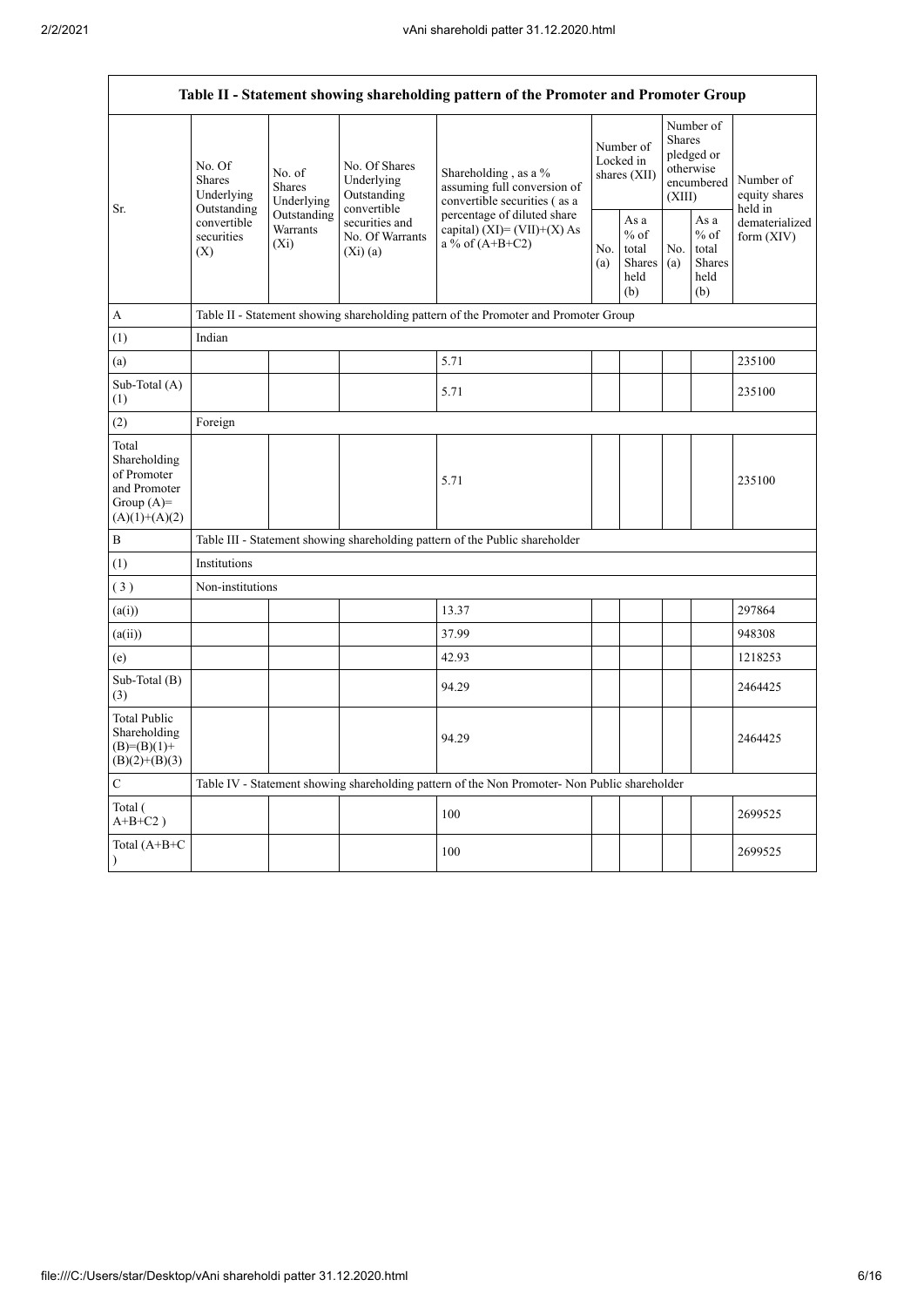| Individuals/Hindu undivided Family                                                                                                                                                       |                      |                                                         |                                 |                                 |                                |                                |                                |  |  |  |  |
|------------------------------------------------------------------------------------------------------------------------------------------------------------------------------------------|----------------------|---------------------------------------------------------|---------------------------------|---------------------------------|--------------------------------|--------------------------------|--------------------------------|--|--|--|--|
| Searial No.                                                                                                                                                                              | $\mathbf{1}$         | $\overline{c}$                                          | 3                               | $\overline{4}$                  | 5                              | $\sqrt{6}$                     | $\tau$                         |  |  |  |  |
| Name of the<br>Shareholders (I)                                                                                                                                                          | OP<br><b>SUKHIJA</b> | <b>RAJ KANTA</b><br><b>SUKHIJA</b>                      | <b>GAURAV</b><br><b>SUKHIJA</b> | <b>RASHMI</b><br><b>SUKHIJA</b> | <b>NEELAM</b><br><b>BHATIA</b> | <b>KOMAL</b><br><b>SUKHIJA</b> | <b>GAURAV</b><br><b>BHATIA</b> |  |  |  |  |
| PAN(II)                                                                                                                                                                                  | AXSPS8696P           | AAWPK6240L                                              | ARDPS5567Q                      | BBFPS8321F                      | AFCPB0391Q                     | ALHPM7231R                     | AFZPB0749K                     |  |  |  |  |
| No. of fully paid<br>up equity shares<br>held (IV)                                                                                                                                       | 59400                | 59200                                                   | 59000                           | 29000                           | 9800                           | 9500                           | 9200                           |  |  |  |  |
| No. Of Partly paid-<br>up equity shares<br>held(V)                                                                                                                                       |                      |                                                         |                                 |                                 |                                |                                |                                |  |  |  |  |
| No. Of shares<br>underlying<br>Depository<br>Receipts (VI)                                                                                                                               |                      |                                                         |                                 |                                 |                                |                                |                                |  |  |  |  |
| Total nos. shares<br>held $(VII) = (IV) +$<br>$(V)$ + $(VI)$                                                                                                                             | 59400                | 59200                                                   | 59000                           | 29000                           | 9800                           | 9500                           | 9200                           |  |  |  |  |
| Shareholding as a<br>% of total no. of<br>shares (calculated<br>as per SCRR,<br>1957) (VIII) As a<br>% of $(A+B+C2)$                                                                     | 1.44                 | 1.44                                                    | 1.43                            | 0.7                             | 0.24                           | 0.23                           | 0.22                           |  |  |  |  |
| Number of Voting Rights held in each class of securities (IX)                                                                                                                            |                      |                                                         |                                 |                                 |                                |                                |                                |  |  |  |  |
| Class eg:X                                                                                                                                                                               | 59400                | 59200                                                   | 59000                           | 29000                           | 9800                           | 9500                           | 9200                           |  |  |  |  |
| Class eg:y                                                                                                                                                                               |                      |                                                         |                                 |                                 |                                |                                |                                |  |  |  |  |
| Total                                                                                                                                                                                    | 59400                | 59200                                                   | 59000                           | 29000                           | 9800                           | 9500                           | 9200                           |  |  |  |  |
| Total as a % of<br><b>Total Voting rights</b>                                                                                                                                            | 1.44                 | 1.44                                                    | 1.43                            | 0.7                             | 0.24                           | 0.23                           | 0.22                           |  |  |  |  |
| No. Of Shares<br>Underlying<br>Outstanding<br>convertible<br>securities (X)                                                                                                              |                      |                                                         |                                 |                                 |                                |                                |                                |  |  |  |  |
| No. of Shares<br>Underlying<br>Outstanding<br>Warrants (Xi)                                                                                                                              |                      |                                                         |                                 |                                 |                                |                                |                                |  |  |  |  |
| No. Of Shares<br>Underlying<br>Outstanding<br>convertible<br>securities and No.<br>Of Warrants (Xi)<br>(a)                                                                               |                      |                                                         |                                 |                                 |                                |                                |                                |  |  |  |  |
| Shareholding, as a<br>% assuming full<br>conversion of<br>convertible<br>securities (as a<br>percentage of<br>diluted share<br>capital) (XI)=<br>$(VII)+(Xi)(a)$ As a<br>% of $(A+B+C2)$ | 1.44                 | 1.44                                                    | 1.43                            | 0.7                             | 0.24                           | 0.23                           | 0.22                           |  |  |  |  |
| Number of Locked in shares (XII)                                                                                                                                                         |                      |                                                         |                                 |                                 |                                |                                |                                |  |  |  |  |
| No. (a)                                                                                                                                                                                  |                      |                                                         |                                 |                                 |                                |                                |                                |  |  |  |  |
| As a % of total<br>Shares held (b)                                                                                                                                                       |                      |                                                         |                                 |                                 |                                |                                |                                |  |  |  |  |
|                                                                                                                                                                                          |                      | Number of Shares pledged or otherwise encumbered (XIII) |                                 |                                 |                                |                                |                                |  |  |  |  |
| No. (a)                                                                                                                                                                                  |                      |                                                         |                                 |                                 |                                |                                |                                |  |  |  |  |
| As a % of total<br>Shares held (b)                                                                                                                                                       |                      |                                                         |                                 |                                 |                                |                                |                                |  |  |  |  |
| Number of equity<br>shares held in<br>dematerialized<br>form (XIV)                                                                                                                       | 59400                | 59200                                                   | 59000                           | 29000                           | 9800                           | 9500                           | 9200                           |  |  |  |  |

Reason for not providing PAN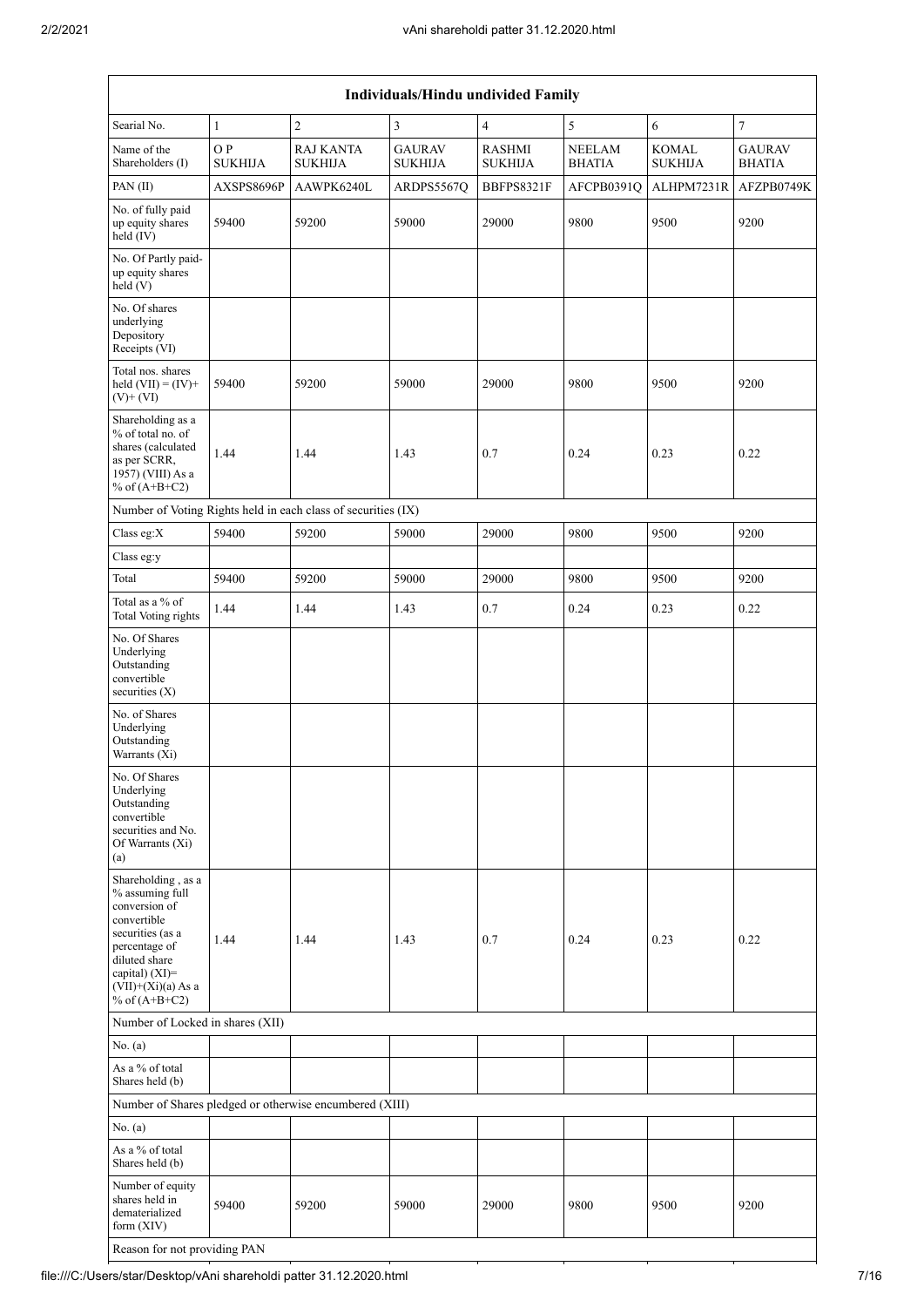| Reason for not<br>providing PAN |          |                |                   |                   |          |                   |                   |
|---------------------------------|----------|----------------|-------------------|-------------------|----------|-------------------|-------------------|
| Shareholder type                | Promoter | Promoter Group | Promoter<br>Group | Promoter<br>Group | Promoter | Promoter<br>Group | Promoter<br>Group |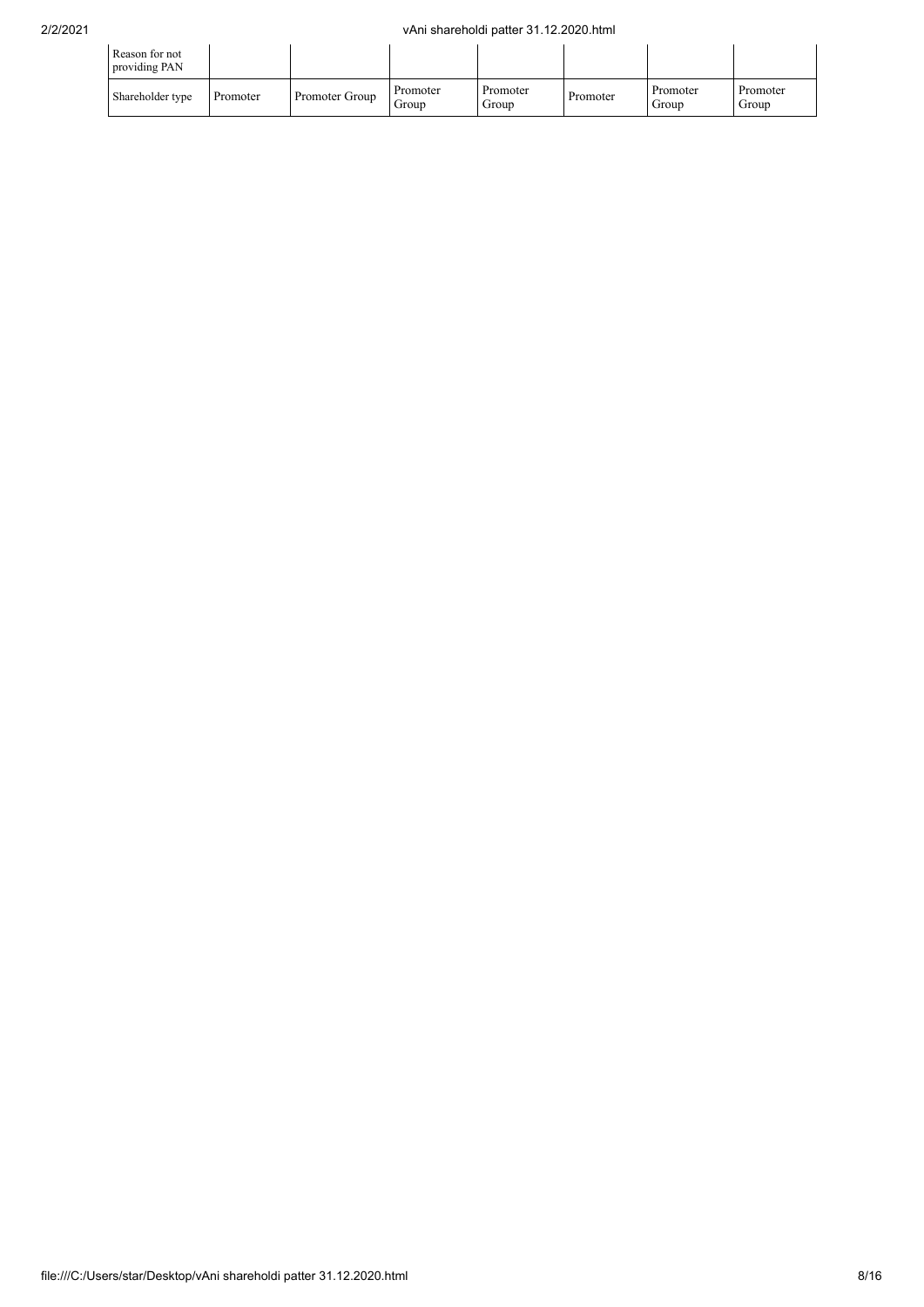|                                                                                                                                                                                          | Individuals/Hindu undivided Family                            |  |  |  |  |  |  |  |  |
|------------------------------------------------------------------------------------------------------------------------------------------------------------------------------------------|---------------------------------------------------------------|--|--|--|--|--|--|--|--|
| Searial No.                                                                                                                                                                              |                                                               |  |  |  |  |  |  |  |  |
| Name of the<br>Shareholders (I)                                                                                                                                                          | Click here to go back                                         |  |  |  |  |  |  |  |  |
| PAN(II)                                                                                                                                                                                  | Total                                                         |  |  |  |  |  |  |  |  |
| No. of fully paid<br>up equity shares<br>held (IV)                                                                                                                                       | 235100                                                        |  |  |  |  |  |  |  |  |
| No. Of Partly paid-<br>up equity shares<br>held (V)                                                                                                                                      |                                                               |  |  |  |  |  |  |  |  |
| No. Of shares<br>underlying<br>Depository<br>Receipts (VI)                                                                                                                               |                                                               |  |  |  |  |  |  |  |  |
| Total nos. shares<br>held $(VII) = (IV) +$<br>$(V)$ + $(VI)$                                                                                                                             | 235100                                                        |  |  |  |  |  |  |  |  |
| Shareholding as a<br>% of total no. of<br>shares (calculated<br>as per SCRR,<br>1957) (VIII) As a<br>% of $(A+B+C2)$                                                                     | 5.71                                                          |  |  |  |  |  |  |  |  |
|                                                                                                                                                                                          | Number of Voting Rights held in each class of securities (IX) |  |  |  |  |  |  |  |  |
| Class eg:X                                                                                                                                                                               | 235100                                                        |  |  |  |  |  |  |  |  |
| Class eg:y                                                                                                                                                                               |                                                               |  |  |  |  |  |  |  |  |
| Total                                                                                                                                                                                    | 235100                                                        |  |  |  |  |  |  |  |  |
| Total as a % of<br><b>Total Voting rights</b>                                                                                                                                            | 5.71                                                          |  |  |  |  |  |  |  |  |
| No. Of Shares<br>Underlying<br>Outstanding<br>convertible<br>securities (X)                                                                                                              |                                                               |  |  |  |  |  |  |  |  |
| No. of Shares<br>Underlying<br>Outstanding<br>Warrants (Xi)                                                                                                                              |                                                               |  |  |  |  |  |  |  |  |
| No. Of Shares<br>Underlying<br>Outstanding<br>convertible<br>securities and No.<br>Of Warrants (Xi)<br>(a)                                                                               |                                                               |  |  |  |  |  |  |  |  |
| Shareholding, as a<br>% assuming full<br>conversion of<br>convertible<br>securities (as a<br>percentage of<br>diluted share<br>capital) (XI)=<br>$(VII)+(Xi)(a)$ As a<br>% of $(A+B+C2)$ | 5.71                                                          |  |  |  |  |  |  |  |  |
| Number of Locked in shares (XII)                                                                                                                                                         |                                                               |  |  |  |  |  |  |  |  |
| No. (a)                                                                                                                                                                                  |                                                               |  |  |  |  |  |  |  |  |
| As a % of total<br>Shares held (b)                                                                                                                                                       |                                                               |  |  |  |  |  |  |  |  |
|                                                                                                                                                                                          | Number of Shares pledged or otherwise encumbered (XIII)       |  |  |  |  |  |  |  |  |
| No. (a)                                                                                                                                                                                  |                                                               |  |  |  |  |  |  |  |  |
| As a % of total<br>Shares held (b)                                                                                                                                                       |                                                               |  |  |  |  |  |  |  |  |
| Number of equity<br>shares held in<br>dematerialized<br>form (XIV)                                                                                                                       | 235100                                                        |  |  |  |  |  |  |  |  |
| Reason for not providing PAN                                                                                                                                                             |                                                               |  |  |  |  |  |  |  |  |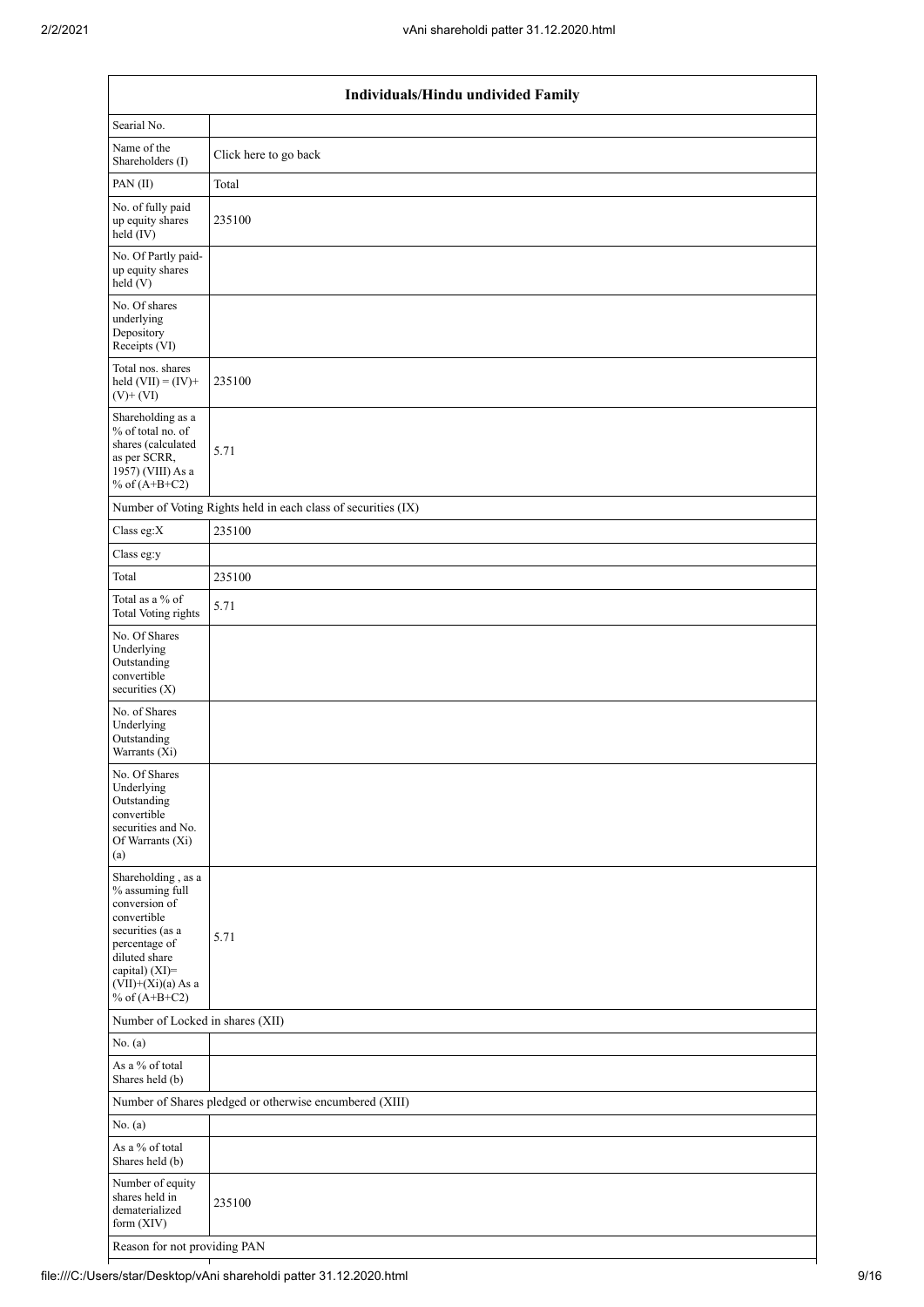| Reason for not<br>providing PAN |  |
|---------------------------------|--|
| Shareholder type                |  |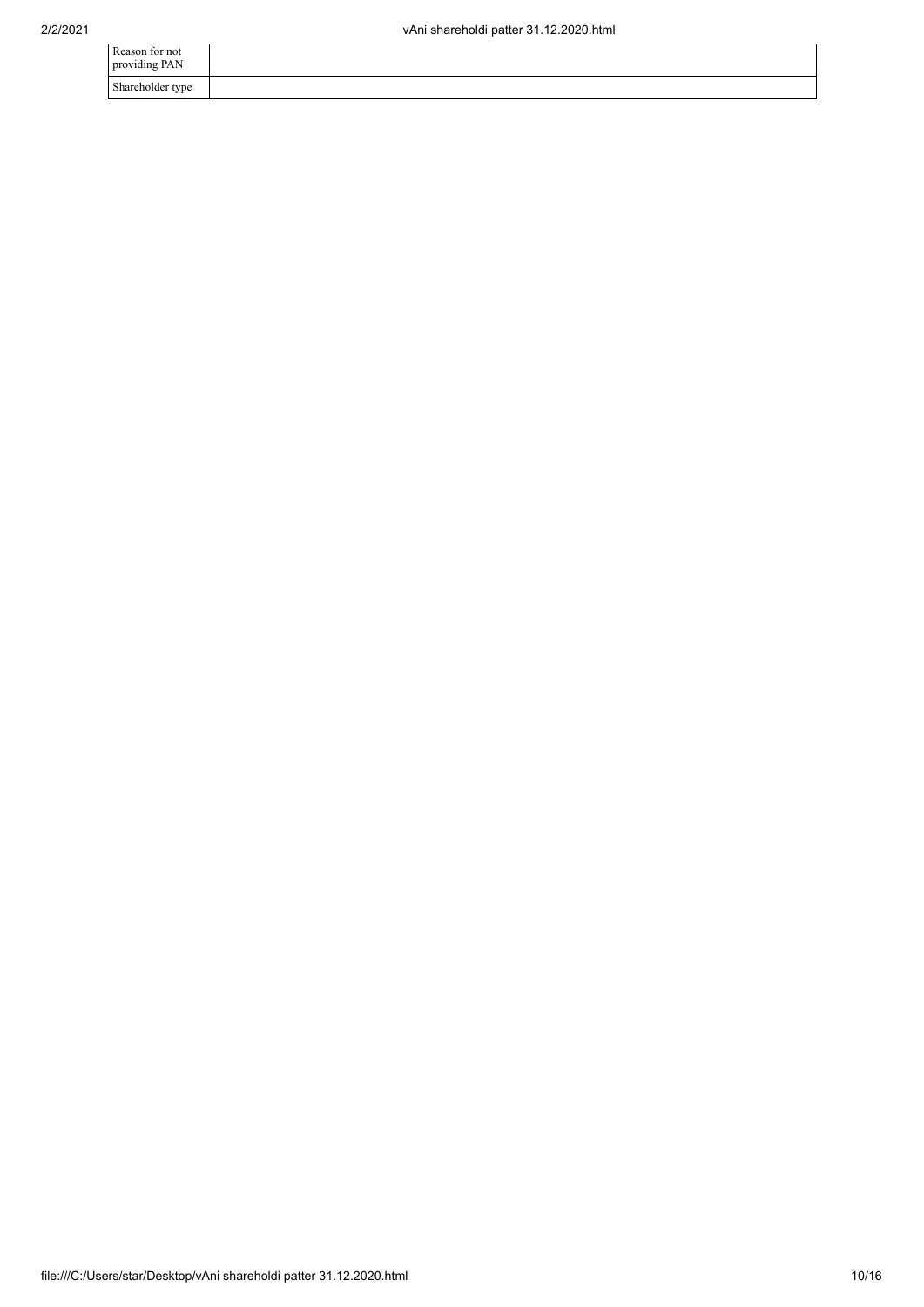|                                                                                                                                                                                      | Individuals - ii. Individual shareholders holding nominal share capital in excess of Rs. 2 lakhs. |                               |                                 |                              |                                                |                                |                                 |  |  |  |  |  |
|--------------------------------------------------------------------------------------------------------------------------------------------------------------------------------------|---------------------------------------------------------------------------------------------------|-------------------------------|---------------------------------|------------------------------|------------------------------------------------|--------------------------------|---------------------------------|--|--|--|--|--|
| Searial No.                                                                                                                                                                          | $\mathbf{1}$                                                                                      | $\sqrt{2}$                    | $\overline{\mathbf{3}}$         | $\overline{4}$               | 5                                              | 6                              | $\tau$                          |  |  |  |  |  |
| Name of the<br>Shareholders (I)                                                                                                                                                      | <b>HARMEET</b><br>GHAI                                                                            | <b>TARSEM</b><br><b>SINGH</b> | <b>JITENDER</b><br><b>KUMAR</b> | <b>VIJAY</b><br><b>KUMAR</b> | <b>HARDEEP</b><br><b>SINGH</b><br><b>WAHLA</b> | <b>KAMALJIT</b><br><b>GHAI</b> | <b>SATWANTI</b><br><b>BAJAJ</b> |  |  |  |  |  |
| PAN(II)                                                                                                                                                                              | AGOPG7932M                                                                                        | BQXPS7016N                    | AQGPK9865P                      | AQGPK9864N                   | AARPW7993D                                     | AGFPG1592E                     | AASPB4178Q                      |  |  |  |  |  |
| No. of fully paid<br>up equity shares<br>held (IV)                                                                                                                                   | 186800                                                                                            | 110000                        | 110000                          | 100000                       | 100000                                         | 76800                          | 76800                           |  |  |  |  |  |
| No. Of Partly paid-<br>up equity shares<br>held (V)                                                                                                                                  |                                                                                                   |                               |                                 |                              |                                                |                                |                                 |  |  |  |  |  |
| No. Of shares<br>underlying<br>Depository<br>Receipts (VI)                                                                                                                           |                                                                                                   |                               |                                 |                              |                                                |                                |                                 |  |  |  |  |  |
| Total nos. shares<br>held $(VII) = (IV) +$<br>$(V)+(VI)$                                                                                                                             | 186800                                                                                            | 110000                        | 110000                          | 100000                       | 100000                                         | 76800                          | 76800                           |  |  |  |  |  |
| Shareholding as a<br>% of total no. of<br>shares (calculated<br>as per SCRR,<br>1957) (VIII) As a<br>% of $(A+B+C2)$                                                                 | 4.53                                                                                              | 2.67                          | 2.67                            | 2.43                         | 2.43                                           | 1.86                           | 1.86                            |  |  |  |  |  |
| Number of Voting Rights held in each class of securities (IX)                                                                                                                        |                                                                                                   |                               |                                 |                              |                                                |                                |                                 |  |  |  |  |  |
| Class eg: X                                                                                                                                                                          | 186800                                                                                            | 110000                        | 110000                          | 100000                       | 100000                                         | 76800                          | 76800                           |  |  |  |  |  |
| Class eg:y                                                                                                                                                                           |                                                                                                   |                               |                                 |                              |                                                |                                |                                 |  |  |  |  |  |
| Total                                                                                                                                                                                | 186800                                                                                            | 110000                        | 110000                          | 100000                       | 100000                                         | 76800                          | 76800                           |  |  |  |  |  |
| Total as a % of<br><b>Total Voting rights</b>                                                                                                                                        | 4.53                                                                                              | 2.67                          | 2.67                            | 2.43                         | 2.43                                           | 1.86                           | 1.86                            |  |  |  |  |  |
| No. Of Shares<br>Underlying<br>Outstanding<br>convertible<br>securities $(X)$                                                                                                        |                                                                                                   |                               |                                 |                              |                                                |                                |                                 |  |  |  |  |  |
| No. of Shares<br>Underlying<br>Outstanding<br>Warrants (Xi)                                                                                                                          |                                                                                                   |                               |                                 |                              |                                                |                                |                                 |  |  |  |  |  |
| No. Of Shares<br>Underlying<br>Outstanding<br>convertible<br>securities and No.<br>Of Warrants (Xi)<br>(a)                                                                           |                                                                                                   |                               |                                 |                              |                                                |                                |                                 |  |  |  |  |  |
| Shareholding, as a<br>% assuming full<br>conversion of<br>convertible<br>securities (as a<br>percentage of<br>diluted share<br>capital) (XI)=<br>$(VII)+(X)$ As a %<br>of $(A+B+C2)$ | 4.53                                                                                              | 2.67                          | 2.67                            | 2.43                         | 2.43                                           | 1.86                           | 1.86                            |  |  |  |  |  |
| Number of Locked in shares (XII)                                                                                                                                                     |                                                                                                   |                               |                                 |                              |                                                |                                |                                 |  |  |  |  |  |
| No. (a)                                                                                                                                                                              |                                                                                                   |                               |                                 |                              |                                                |                                |                                 |  |  |  |  |  |
| As a % of total<br>Shares held (b)                                                                                                                                                   |                                                                                                   |                               |                                 |                              |                                                |                                |                                 |  |  |  |  |  |
| Number of equity<br>shares held in<br>dematerialized<br>form $(XIV)$                                                                                                                 | $\mathbf{0}$                                                                                      | 110000                        | 110000                          | 100000                       | 100000                                         | $\boldsymbol{0}$               | 76800                           |  |  |  |  |  |
| Reason for not providing PAN                                                                                                                                                         |                                                                                                   |                               |                                 |                              |                                                |                                |                                 |  |  |  |  |  |
| Reason for not<br>providing PAN                                                                                                                                                      |                                                                                                   |                               |                                 |                              |                                                |                                |                                 |  |  |  |  |  |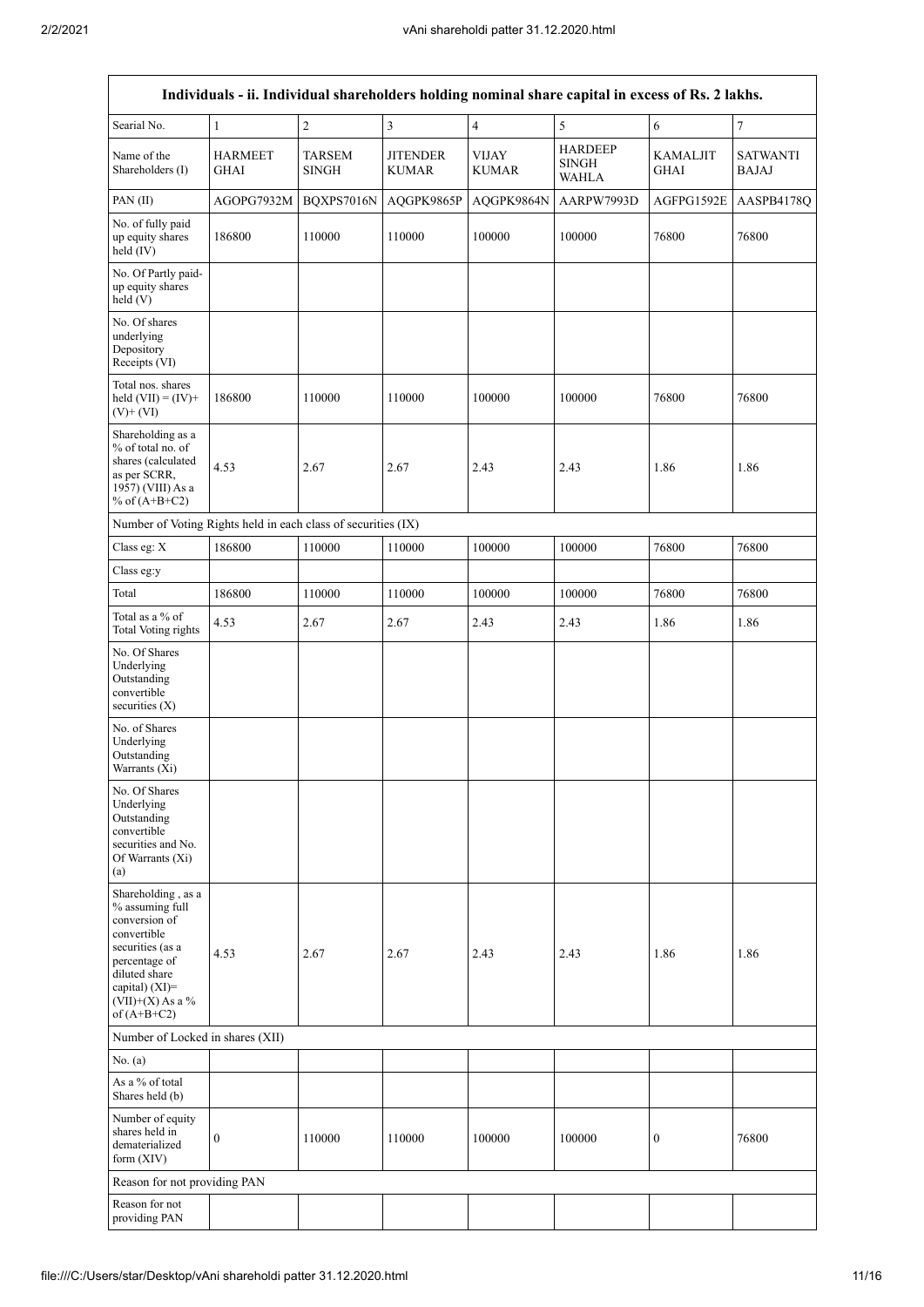$\mathsf{r}$ 

| Individuals - ii. Individual shareholders holding nominal share capital in excess of Rs. 2 lakhs.                                                                                       |                              |                                |                                |                        |                               |                               |                               |  |  |  |
|-----------------------------------------------------------------------------------------------------------------------------------------------------------------------------------------|------------------------------|--------------------------------|--------------------------------|------------------------|-------------------------------|-------------------------------|-------------------------------|--|--|--|
| Searial No.                                                                                                                                                                             | 8                            | 9                              | 10                             | 11                     | 12                            | 13                            | 14                            |  |  |  |
| Name of the<br>Shareholders (I)                                                                                                                                                         | <b>NOOR</b><br><b>HASSAN</b> | <b>RADHEY</b><br><b>SHAYAM</b> | <b>HERIKA</b><br><b>NARANG</b> | <b>GEETA</b><br>CHADHA | <b>MANAN</b><br><b>NARANG</b> | <b>MANSI</b><br><b>NARANG</b> | <b>RAJIV</b><br><b>CHADHA</b> |  |  |  |
| PAN(II)                                                                                                                                                                                 | ADRPH9149M                   | BNKPS7076J                     | AHJPA5543N                     | AGGPC0379Q             | ACJPN9853B                    | ABTPN4637N                    | AAFPC2849C                    |  |  |  |
| No. of fully paid<br>up equity shares<br>held $(IV)$                                                                                                                                    | 68800                        | 52400                          | 50000                          | 50000                  | 50000                         | 50000                         | 50000                         |  |  |  |
| No. Of Partly paid-<br>up equity shares<br>held (V)                                                                                                                                     |                              |                                |                                |                        |                               |                               |                               |  |  |  |
| No. Of shares<br>underlying<br>Depository<br>Receipts (VI)                                                                                                                              |                              |                                |                                |                        |                               |                               |                               |  |  |  |
| Total nos. shares<br>held $(VII) = (IV) +$<br>$(V)+(VI)$                                                                                                                                | 68800                        | 52400                          | 50000                          | 50000                  | 50000                         | 50000                         | 50000                         |  |  |  |
| Shareholding as a<br>% of total no. of<br>shares (calculated<br>as per SCRR,<br>1957) (VIII) As a<br>% of $(A+B+C2)$                                                                    | 1.67                         | 1.27                           | 1.21                           | 1.21                   | 1.21                          | 1.21                          | 1.21                          |  |  |  |
| Number of Voting Rights held in each class of securities (IX)                                                                                                                           |                              |                                |                                |                        |                               |                               |                               |  |  |  |
| Class eg: X                                                                                                                                                                             | 68800                        | 52400                          | 50000                          | 50000                  | 50000                         | 50000                         | 50000                         |  |  |  |
| Class eg:y                                                                                                                                                                              |                              |                                |                                |                        |                               |                               |                               |  |  |  |
| Total                                                                                                                                                                                   | 68800                        | 52400                          | 50000                          | 50000                  | 50000                         | 50000                         | 50000                         |  |  |  |
| Total as a % of<br><b>Total Voting rights</b>                                                                                                                                           | 1.67                         | 1.27                           | 1.21                           | 1.21                   | 1.21                          | 1.21                          | 1.21                          |  |  |  |
| No. Of Shares<br>Underlying<br>Outstanding<br>convertible<br>securities $(X)$                                                                                                           |                              |                                |                                |                        |                               |                               |                               |  |  |  |
| No. of Shares<br>Underlying<br>Outstanding<br>Warrants (Xi)                                                                                                                             |                              |                                |                                |                        |                               |                               |                               |  |  |  |
| No. Of Shares<br>Underlying<br>Outstanding<br>convertible<br>securities and No.<br>Of Warrants (Xi)<br>(a)                                                                              |                              |                                |                                |                        |                               |                               |                               |  |  |  |
| Shareholding, as a<br>% assuming full<br>conversion of<br>convertible<br>securities (as a<br>percentage of<br>diluted share<br>capital) $(XI)$ =<br>$(VII)+(X)$ As a %<br>of $(A+B+C2)$ | 1.67                         | 1.27                           | 1.21                           | 1.21                   | 1.21                          | 1.21                          | 1.21                          |  |  |  |
| Number of Locked in shares (XII)                                                                                                                                                        |                              |                                |                                |                        |                               |                               |                               |  |  |  |
| No. (a)                                                                                                                                                                                 |                              |                                |                                |                        |                               |                               |                               |  |  |  |
| As a % of total<br>Shares held (b)                                                                                                                                                      |                              |                                |                                |                        |                               |                               |                               |  |  |  |
| Number of equity<br>shares held in<br>dematerialized<br>form $(XIV)$                                                                                                                    | $\overline{0}$               | $\boldsymbol{0}$               | 50000                          | 50000                  | 50000                         | 50000                         | 50000                         |  |  |  |
| Reason for not providing PAN                                                                                                                                                            |                              |                                |                                |                        |                               |                               |                               |  |  |  |
| Reason for not<br>providing PAN                                                                                                                                                         |                              |                                |                                |                        |                               |                               |                               |  |  |  |

 $\overline{\phantom{a}}$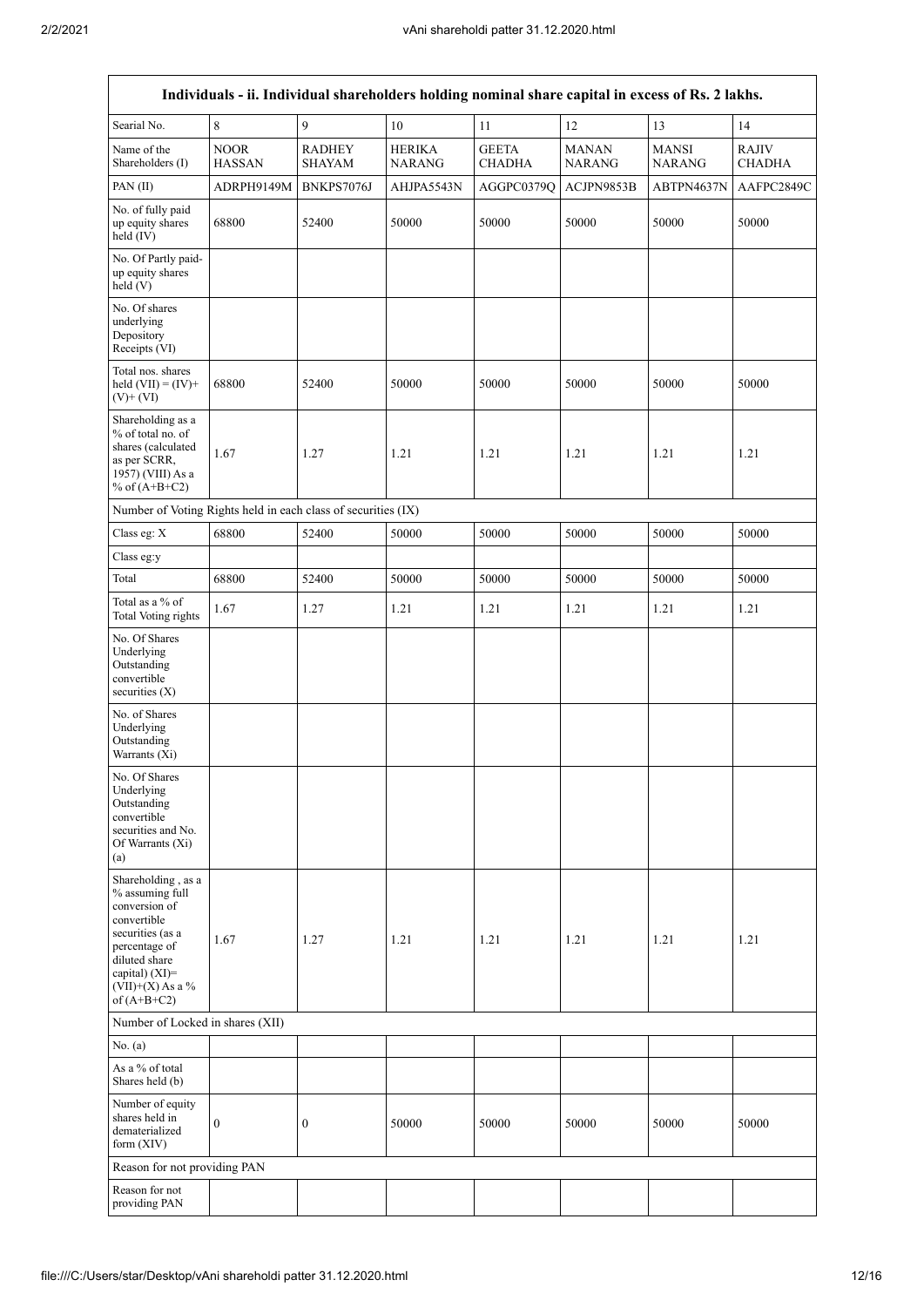| Individuals - ii. Individual shareholders holding nominal share capital in excess of Rs. 2 lakhs.                                                                                    |                                                               |                                 |                                        |                                 |                          |  |  |
|--------------------------------------------------------------------------------------------------------------------------------------------------------------------------------------|---------------------------------------------------------------|---------------------------------|----------------------------------------|---------------------------------|--------------------------|--|--|
| Searial No.                                                                                                                                                                          | 15                                                            | 16                              | 17                                     | 18                              |                          |  |  |
| Name of the<br>Shareholders (I)                                                                                                                                                      | <b>NAVEEN</b><br><b>NARANG</b>                                | <b>SUMITRA</b><br><b>NARANG</b> | <b>SATISH CHANDER</b><br><b>NARANG</b> | <b>BHALINDER</b><br><b>GHAI</b> | Click here to go<br>back |  |  |
| PAN(II)                                                                                                                                                                              | AADPN0344D                                                    | AADPN0343E                      | AAAPN0874H                             | AGVPG6895Q                      | Total                    |  |  |
| No. of fully paid<br>up equity shares<br>held (IV)                                                                                                                                   | 50000                                                         | 50000                           | 50000                                  | 45250                           | 1326850                  |  |  |
| No. Of Partly paid-<br>up equity shares<br>held (V)                                                                                                                                  |                                                               |                                 |                                        |                                 |                          |  |  |
| No. Of shares<br>underlying<br>Depository<br>Receipts (VI)                                                                                                                           |                                                               |                                 |                                        |                                 |                          |  |  |
| Total nos. shares<br>held $(VII) = (IV) +$<br>$(V)$ + $(VI)$                                                                                                                         | 50000                                                         | 50000                           | 50000                                  | 45250                           | 1326850                  |  |  |
| Shareholding as a<br>% of total no. of<br>shares (calculated<br>as per SCRR,<br>1957) (VIII) As a<br>% of $(A+B+C2)$                                                                 | 1.21                                                          | 1.21                            | 1.21                                   | 1.1                             | 32.21                    |  |  |
|                                                                                                                                                                                      | Number of Voting Rights held in each class of securities (IX) |                                 |                                        |                                 |                          |  |  |
| Class eg: X                                                                                                                                                                          | 50000                                                         | 50000                           | 50000                                  | 45250                           | 1326850                  |  |  |
| Class eg:y                                                                                                                                                                           |                                                               |                                 |                                        |                                 |                          |  |  |
| Total                                                                                                                                                                                | 50000                                                         | 50000                           | 50000                                  | 45250                           | 1326850                  |  |  |
| Total as a % of<br><b>Total Voting rights</b>                                                                                                                                        | 1.21                                                          | 1.21                            | 1.21                                   | 1.1                             | 32.21                    |  |  |
| No. Of Shares<br>Underlying<br>Outstanding<br>convertible<br>securities (X)                                                                                                          |                                                               |                                 |                                        |                                 |                          |  |  |
| No. of Shares<br>Underlying<br>Outstanding<br>Warrants (Xi)                                                                                                                          |                                                               |                                 |                                        |                                 |                          |  |  |
| No. Of Shares<br>Underlying<br>Outstanding<br>convertible<br>securities and No.<br>Of Warrants (Xi)<br>(a)                                                                           |                                                               |                                 |                                        |                                 |                          |  |  |
| Shareholding, as a<br>% assuming full<br>conversion of<br>convertible<br>securities (as a<br>percentage of<br>diluted share<br>capital) (XI)=<br>$(VII)+(X)$ As a %<br>of $(A+B+C2)$ | 1.21                                                          | 1.21                            | 1.21                                   | 1.1                             | 32.21                    |  |  |
| Number of Locked in shares (XII)                                                                                                                                                     |                                                               |                                 |                                        |                                 |                          |  |  |
| No. (a)                                                                                                                                                                              |                                                               |                                 |                                        |                                 |                          |  |  |
| As a % of total<br>Shares held (b)                                                                                                                                                   |                                                               |                                 |                                        |                                 |                          |  |  |
| Number of equity<br>shares held in<br>dematerialized<br>form (XIV)                                                                                                                   | 50000                                                         | 50000                           | 50000                                  | 0                               | 896800                   |  |  |
| Reason for not providing PAN                                                                                                                                                         |                                                               |                                 |                                        |                                 |                          |  |  |
| Reason for not<br>providing PAN                                                                                                                                                      |                                                               |                                 |                                        |                                 |                          |  |  |

٦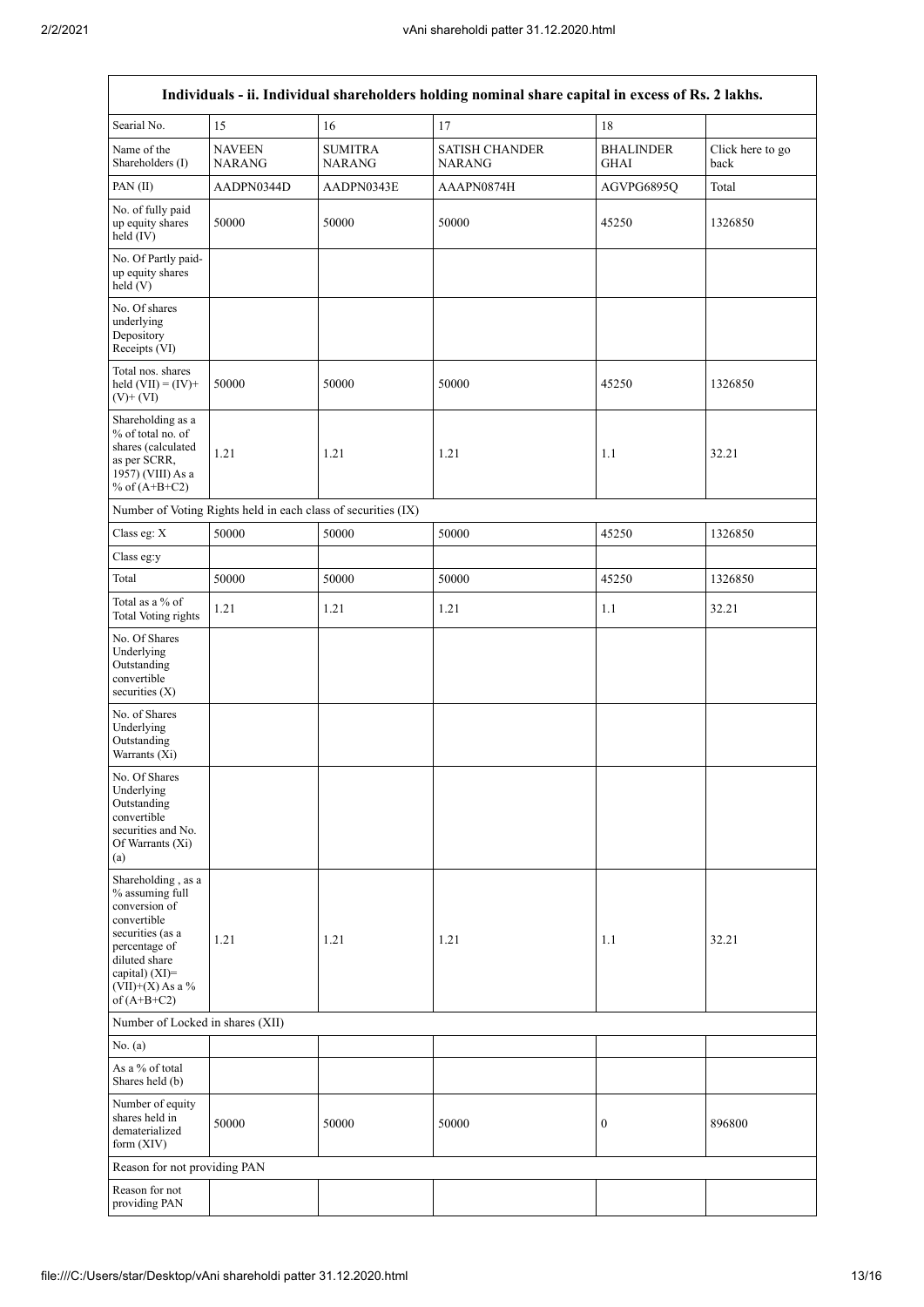| Any Other (specify)                                                                                                                                                                     |                                                               |                           |            |                         |                       |  |  |
|-----------------------------------------------------------------------------------------------------------------------------------------------------------------------------------------|---------------------------------------------------------------|---------------------------|------------|-------------------------|-----------------------|--|--|
| Searial No.                                                                                                                                                                             | $\mathbf{1}$                                                  | $\overline{c}$            | 3          | $\overline{4}$          |                       |  |  |
| Category                                                                                                                                                                                | <b>Bodies Corporate</b>                                       | Non-Resident Indian (NRI) | <b>HUF</b> | <b>Clearing Members</b> |                       |  |  |
| Category / More<br>than 1 percentage                                                                                                                                                    | Category                                                      | Category                  | Category   | Category                |                       |  |  |
| Name of the<br>Shareholders (I)                                                                                                                                                         |                                                               |                           |            |                         | Click here to go back |  |  |
| PAN(II)                                                                                                                                                                                 |                                                               |                           |            |                         | Total                 |  |  |
| No. of the<br>Shareholders (I)                                                                                                                                                          | $12\,$                                                        | 1                         | 11         | $\sqrt{2}$              | $26\,$                |  |  |
| No. of fully paid<br>up equity shares<br>held (IV)                                                                                                                                      | 1546101                                                       | 9935                      | 212380     | 337                     | 1768753               |  |  |
| No. Of Partly paid-<br>up equity shares<br>held(V)                                                                                                                                      |                                                               |                           |            |                         |                       |  |  |
| No. Of shares<br>underlying<br>Depository<br>Receipts (VI)                                                                                                                              |                                                               |                           |            |                         |                       |  |  |
| Total nos. shares<br>held $(VII) = (IV) +$<br>$(V)$ + $(VI)$                                                                                                                            | 1546101                                                       | 9935                      | 212380     | 337                     | 1768753               |  |  |
| Shareholding as a<br>% of total no. of<br>shares (calculated<br>as per SCRR,<br>1957) (VIII) As a<br>% of $(A+B+C2)$                                                                    | 37.53                                                         | 0.24                      | 5.16       | 0.01                    | 42.94                 |  |  |
|                                                                                                                                                                                         | Number of Voting Rights held in each class of securities (IX) |                           |            |                         |                       |  |  |
| Class eg: X                                                                                                                                                                             | 1546101                                                       | 9935                      | 212380     | 337                     | 1768753               |  |  |
| Class eg:y                                                                                                                                                                              |                                                               |                           |            |                         |                       |  |  |
| Total                                                                                                                                                                                   | 1546101                                                       | 9935                      | 212380     | 337                     | 1768753               |  |  |
| Total as a % of<br><b>Total Voting rights</b>                                                                                                                                           | 37.53                                                         | 0.24                      | 5.16       | $0.01\,$                | 42.94                 |  |  |
| No. Of Shares<br>Underlying<br>Outstanding<br>convertible<br>securities (X)                                                                                                             |                                                               |                           |            |                         |                       |  |  |
| No. of Shares<br>Underlying<br>Outstanding<br>Warrants (Xi)                                                                                                                             |                                                               |                           |            |                         |                       |  |  |
| No. Of Shares<br>Underlying<br>Outstanding<br>convertible<br>securities and No.<br>Of Warrants (Xi)<br>(a)                                                                              |                                                               |                           |            |                         |                       |  |  |
| Shareholding, as a<br>% assuming full<br>conversion of<br>convertible<br>securities (as a<br>percentage of<br>diluted share<br>capital) $(XI)$ =<br>$(VII)+(X)$ As a %<br>of $(A+B+C2)$ | 37.53                                                         | 0.24                      | 5.16       | 0.01                    | 42.94                 |  |  |
| Number of Locked in shares (XII)                                                                                                                                                        |                                                               |                           |            |                         |                       |  |  |
| No. (a)                                                                                                                                                                                 |                                                               |                           |            |                         |                       |  |  |
| As a % of total<br>Shares held (b)                                                                                                                                                      |                                                               |                           |            |                         |                       |  |  |
| Number of equity<br>shares held in<br>dematerialized<br>form (XIV)                                                                                                                      | 1020001                                                       | 9935                      | 187980     | 337                     | 1218253               |  |  |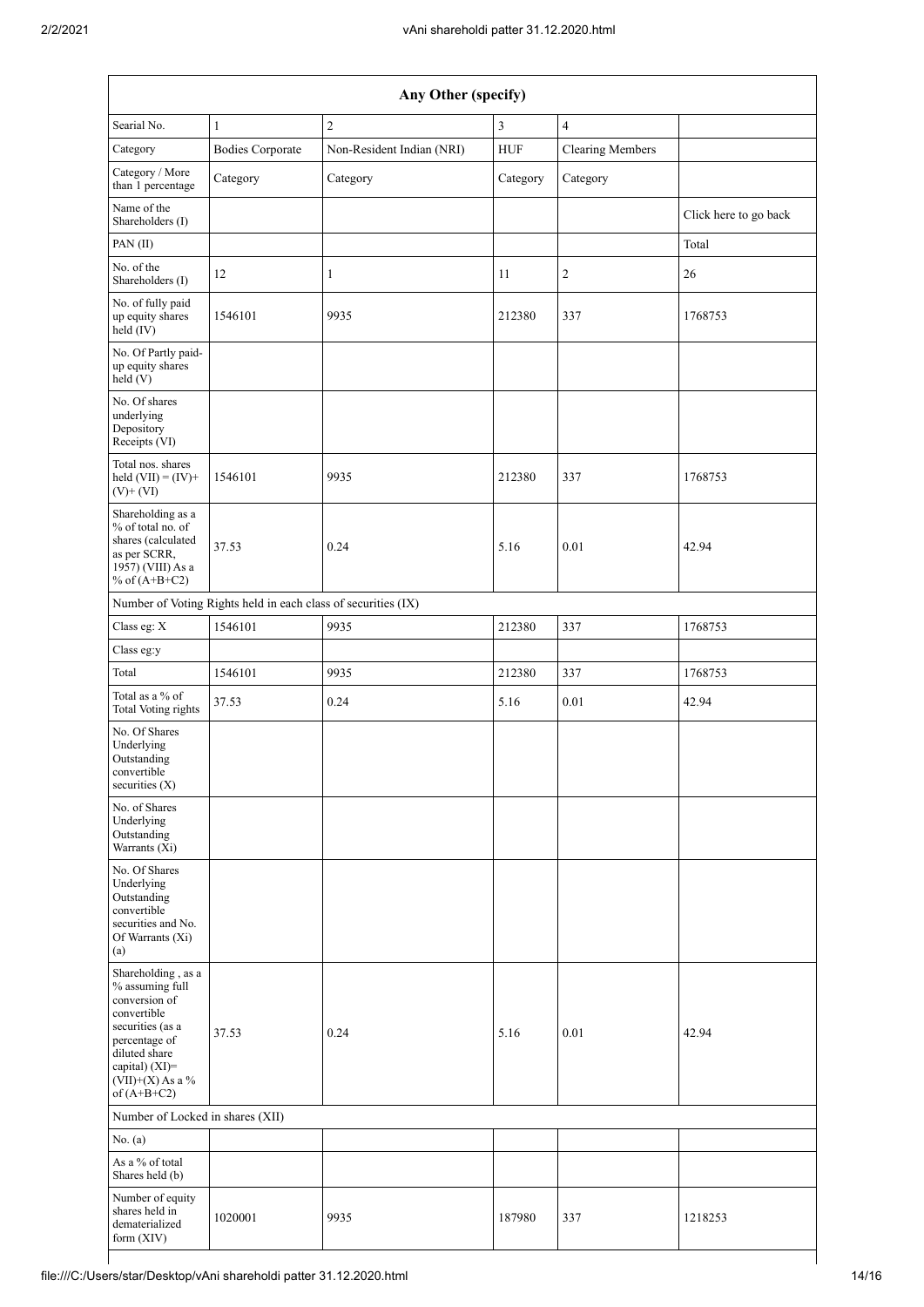| Reason for not providing PAN    |  |  |  |  |  |  |
|---------------------------------|--|--|--|--|--|--|
| Reason for not<br>providing PAN |  |  |  |  |  |  |